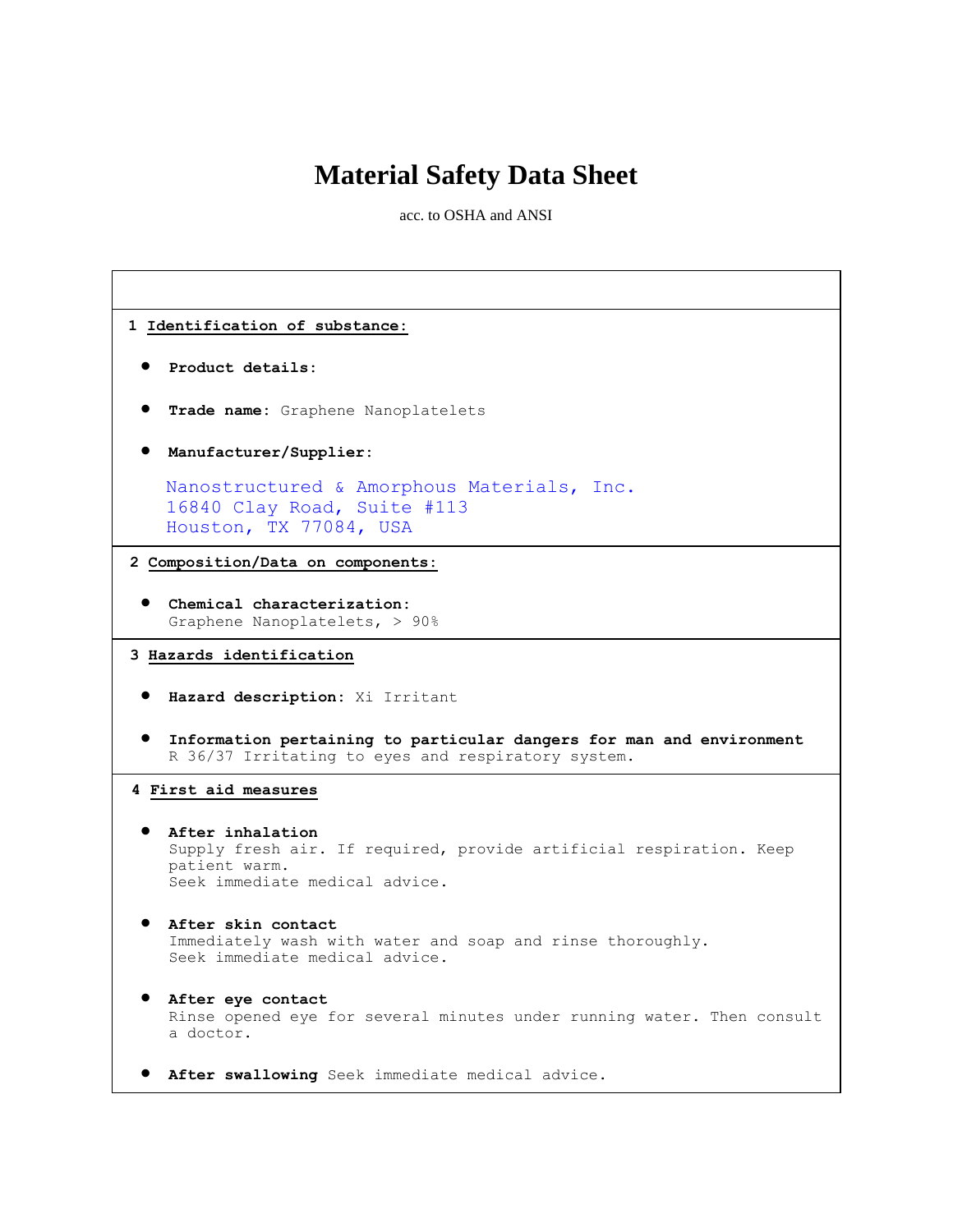### **5 Fire fighting measures**

```
 Suitable extinguishing agents
  CO2, extinguishing powder or water spray. Fight larger fires with water 
  spray.
```
 **Special hazards caused by the material, its products of combustion or resulting gases:**

In case of fire, the following can be released: Carbon monoxide (CO)

 **Protective equipment:** Wear self-contained respirator. Wear fully protective impervious suit.

#### **6 Accidental release measures**

- **Person-related safety precautions:** Wear protective equipment. Keep unprotected persons away. Ensure adequate ventilation
- **Measures for environmental protection:** Do not allow material to be released to the environment without proper governmental permits.
- **Measures for cleaning/collecting:** Ensure adequate ventilation.
- **Additional information:** See Section 7 for information on safe handling See Section 8 for information on personal protection equipment. See Section 13 for disposal information.

### **7 Handling and storage**

- **Handling**
- **Information for safe handling:** Keep container tightly sealed. Store in cool, dry place in tightly closed containers. Ensure good ventilation at the workplace.
- **Information about protection against explosions and fires:** No special measures required.

```
 Storage
```
- **Requirements to be met by storerooms and receptacles:** No special requirements.
- **Information about storage in one common storage facility:** Store away from oxidizing agents.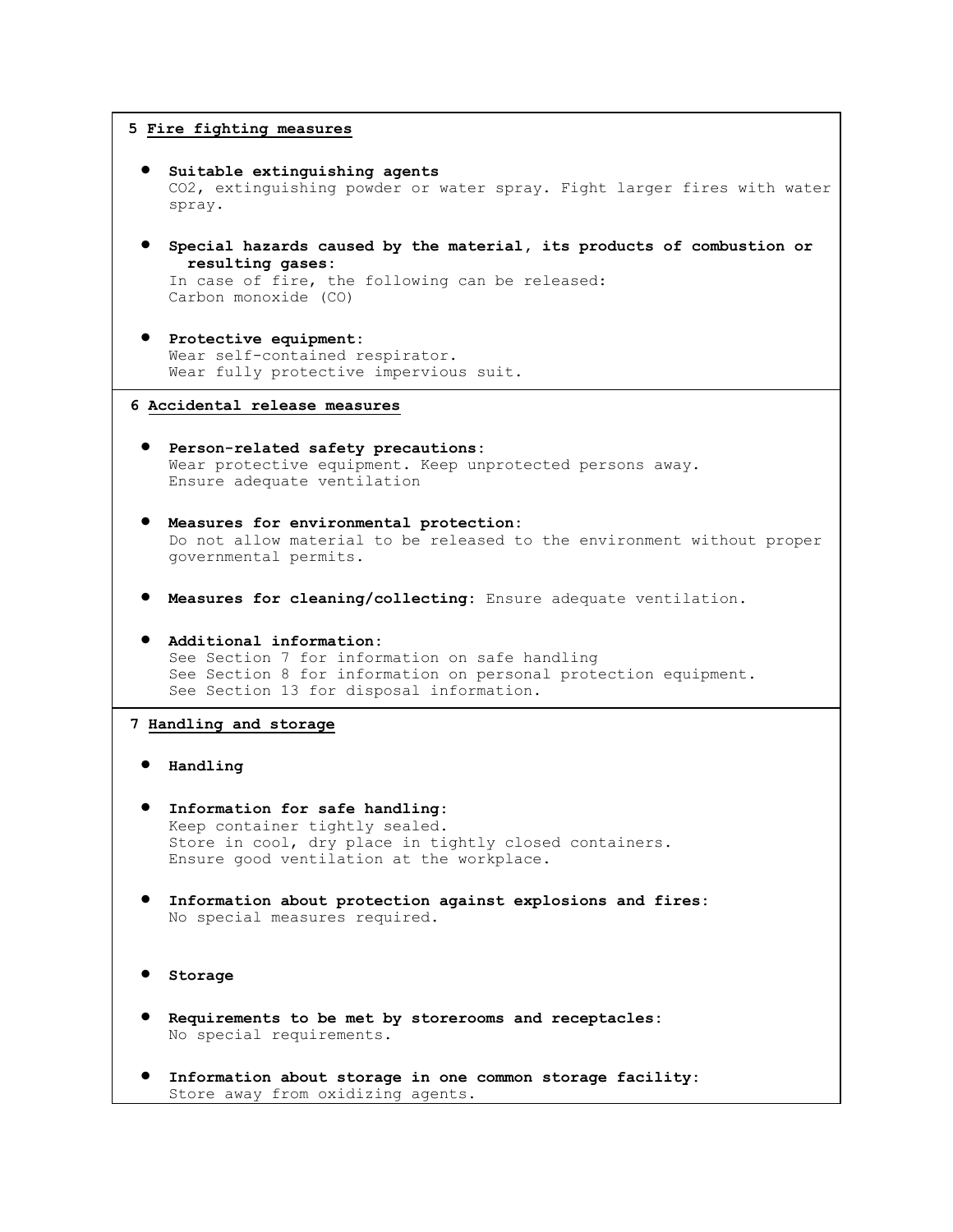| Store away from halogens.<br>Do not store together with acids.   |                                                                                                                                                |  |
|------------------------------------------------------------------|------------------------------------------------------------------------------------------------------------------------------------------------|--|
|                                                                  |                                                                                                                                                |  |
| Keep container tightly sealed.                                   | Further information about storage conditions:                                                                                                  |  |
|                                                                  | Store in cool, dry conditions in well sealed containers.                                                                                       |  |
| 8 Exposure controls and personal protection                      |                                                                                                                                                |  |
|                                                                  |                                                                                                                                                |  |
|                                                                  | Additional information about design of technical systems:                                                                                      |  |
|                                                                  | Properly operating chemical fume hood designed for hazardous chemicals<br>and having an average face velocity of at least 100 feet per minute. |  |
|                                                                  |                                                                                                                                                |  |
|                                                                  | Components with limit values that require monitoring at the workplace:                                                                         |  |
| Graphite                                                         |                                                                                                                                                |  |
|                                                                  | $mq/m^3$                                                                                                                                       |  |
| ACGIH TLV                                                        | $\overline{2}$                                                                                                                                 |  |
| Belgium TWA<br>Finland TWA                                       | 2.5<br>5                                                                                                                                       |  |
| France VME                                                       | 2                                                                                                                                              |  |
| Germany MAK                                                      | 6                                                                                                                                              |  |
| Ireland TWA                                                      | 5                                                                                                                                              |  |
| Korea TLV                                                        | $\mathbf{2}$                                                                                                                                   |  |
| Netherlands MAC-TGG                                              | 2                                                                                                                                              |  |
| Poland TWA                                                       | 2                                                                                                                                              |  |
| Poland TWA 2<br>Sweden NGV 5 (dust)                              |                                                                                                                                                |  |
| Switzerland MAK-W 2.5                                            |                                                                                                                                                |  |
| United Kingdom 5-LTEL                                            |                                                                                                                                                |  |
| USA PEL                                                          | 15 mppcf                                                                                                                                       |  |
| Additional information: No data<br>Personal protective equipment |                                                                                                                                                |  |
|                                                                  |                                                                                                                                                |  |
|                                                                  | General protective and hygienic measures                                                                                                       |  |
|                                                                  | The usual precautionary measures for handling chemicals should be                                                                              |  |
| followed.                                                        |                                                                                                                                                |  |
|                                                                  | Keep away from foodstuffs, beverages and feed.                                                                                                 |  |
|                                                                  | Remove all soiled and contaminated clothing immediately.                                                                                       |  |
|                                                                  | Wash hands before breaks and at the end of work.                                                                                               |  |
| Avoid contact with the eyes.                                     |                                                                                                                                                |  |
| Avoid contact with the eyes and skin.                            |                                                                                                                                                |  |
| Breathing equipment:                                             |                                                                                                                                                |  |
|                                                                  | Use suitable respirator when high concentrations are present.                                                                                  |  |
|                                                                  |                                                                                                                                                |  |
|                                                                  | Protection of hands: Impervious gloves                                                                                                         |  |
| Eye protection: Safety glasses                                   |                                                                                                                                                |  |
| Body protection: Protective work clothing.                       |                                                                                                                                                |  |
| 9 Physical and chemical properties:                              |                                                                                                                                                |  |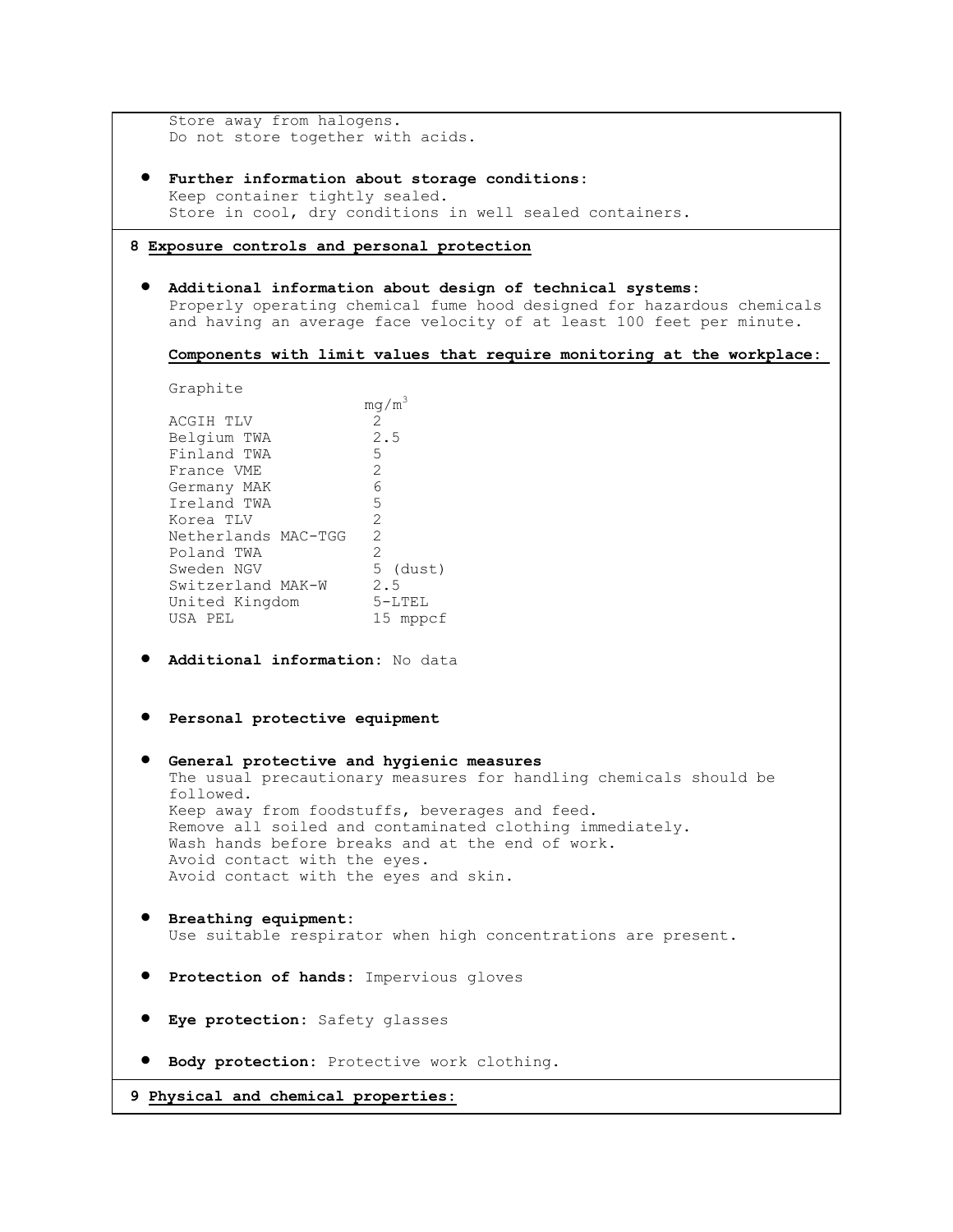```
 General Information
 Form: Powders 
 Color: Black 
 Odor: Odorless 
                                  Value/Range Unit Method 
 Change in condition
 Melting point/Melting range: 3652-3697 ° C (subl/vac) 
 Boiling point/Boiling range: Not determined 
 Sublimation temperature / start: Not determined 
• Flash point: Not applicable
Ignition temperature: Not determined
 Decomposition temperature: Not determined 
 Danger of explosion:
  Product does not present an explosion hazard. 
 Explosion limits:
 Lower: Not determined
OUPPER: Not determined
Vapor pressure: Not determined
0 Density: at 20 ° C 2.1 g/cm<sup>3</sup>
 Solubility in / Miscibility with
```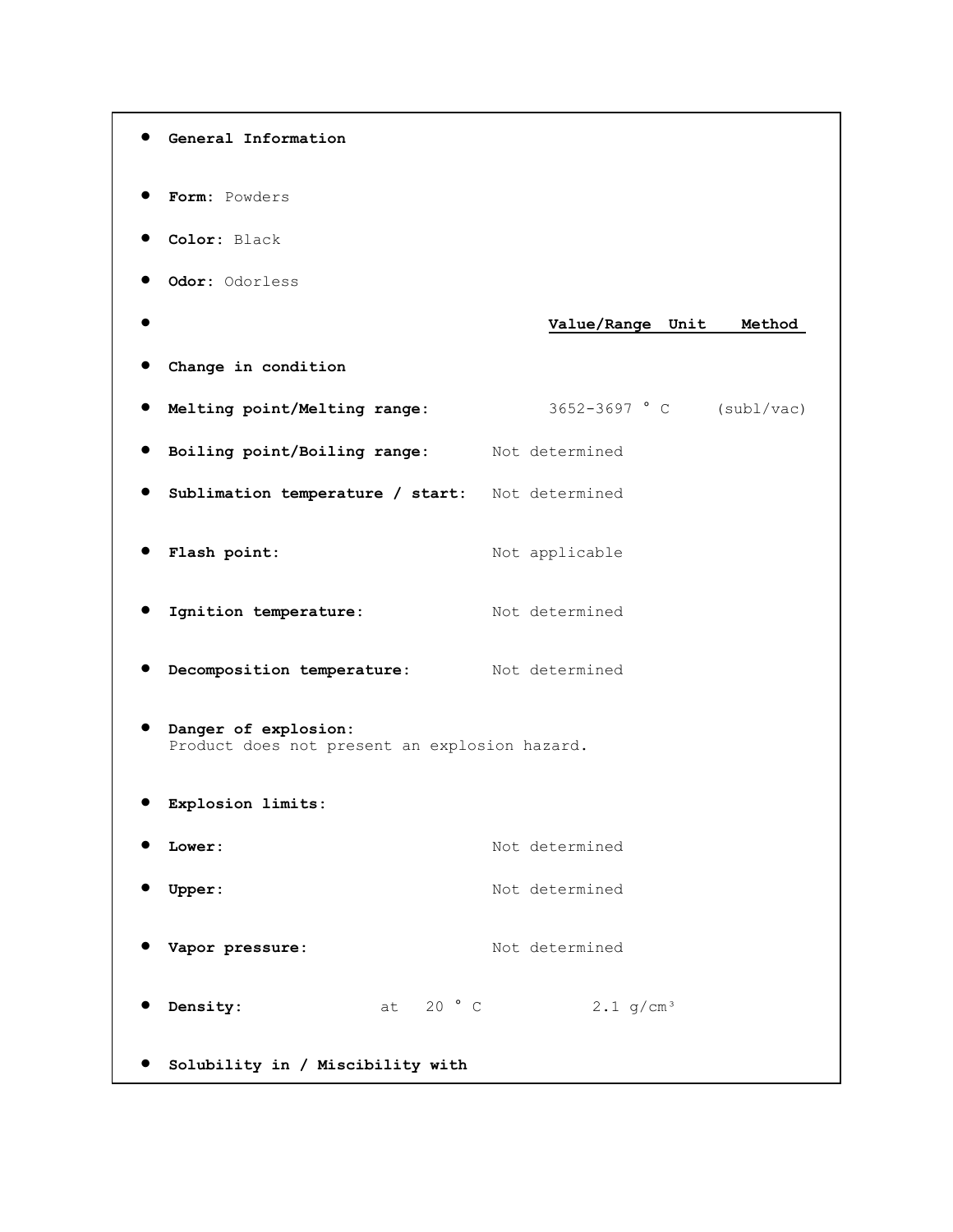**Water:** Insoluble

#### **10 Stability and reactivity**

- **Thermal decomposition / conditions to be avoided:** Decomposition will not occur if used and stored according to specifications.
- **Materials to be avoided:** Oxidizing agents Acids Halogens Interhalogens Alkali metals
- **Dangerous reactions** No dangerous reactions known
- **Dangerous products of decomposition:** Carbon monoxide and carbon dioxide

#### **11 Toxicological information**

- **Acute toxicity:**
- **Primary irritant effect:**
- **on the skin:** Irritant to skin and mucous membranes.
- **on the eye:** Irritating effect.
- **Sensitization:** No sensitizing effects known.
- **Subacute to chronic toxicity:** The inhalation of graphite, both natural and synthetic, has caused pneumoconiosis in exposed workers. The pneumoconiosis found is similar to coal worker's pneumoconiosis.
- **Additional toxicological information:** To the best of our knowledge the acute and chronic toxicity of this substance is not fully known. No classification data on carcinogenic properties of this material is available from the EPA, IARC, NTP, OSHA or ACGIH.

# **12 Ecological information:**

 **General notes:** Do not allow material to be released to the environment without proper governmental permits.

#### **13 Disposal considerations**

**Product:**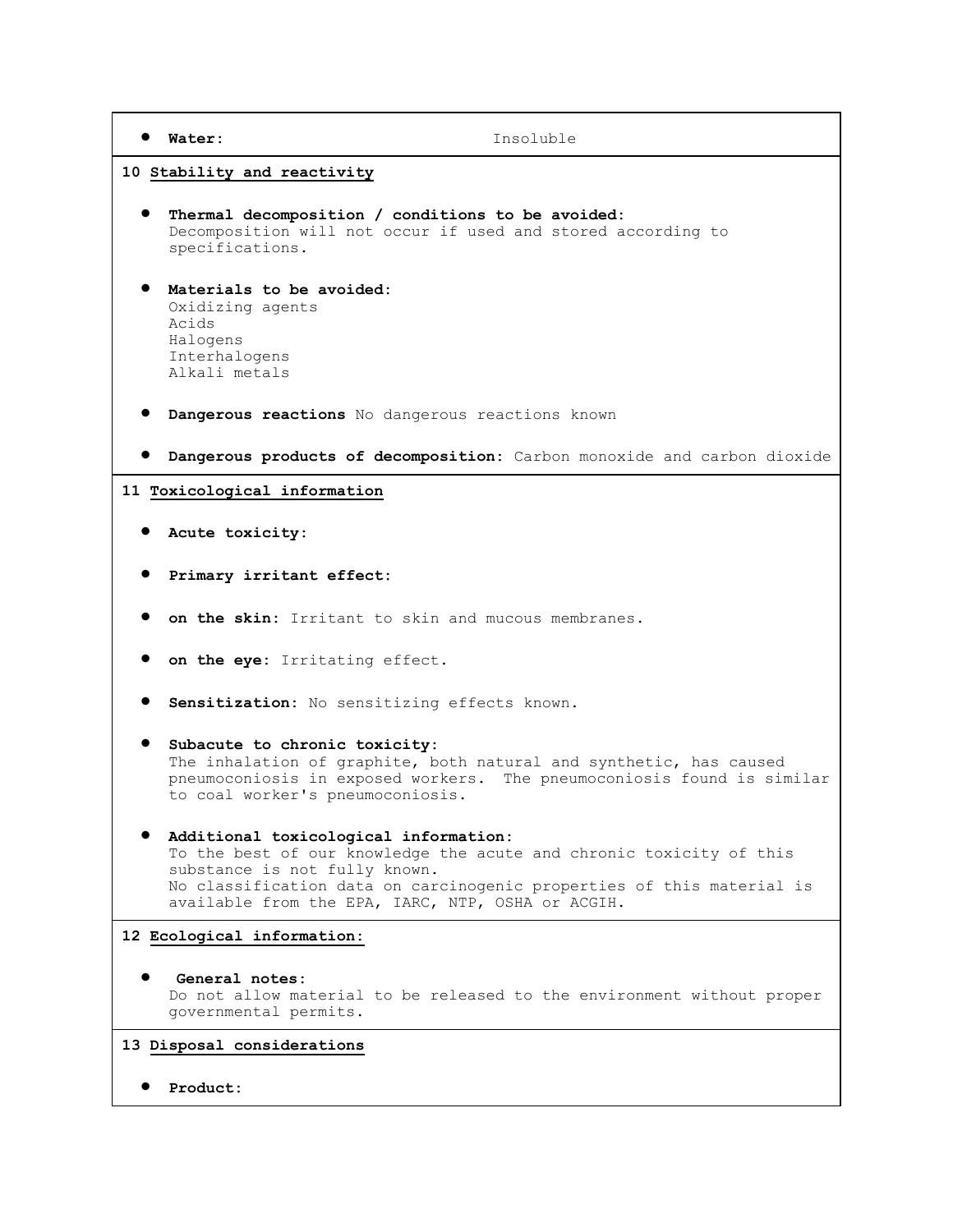```
 Recommendation
    Consult state, local or national regulations to ensure proper disposal. 
  Uncleaned packagings:
  Recommendation:
    Disposal must be made according to official regulations.
14 Transport information
 Not a hazardous material for transportation. 
  DOT regulations:
  Hazard class: None 
  Land transport ADR/RID (cross-border)
  ADR/RID class: None 
  Maritime transport IMDG:
 • IMDG Class: None
  Air transport ICAO-TI and IATA-DGR:
  ICAO/IATA Class: None 
  Transport/Additional information:
    Not dangerous according to the above specifications.
15 Regulations
  Product related hazard informations:
  Hazard symbols: Xi Irritant 
  Risk phrases: 36/37 Irritating to eyes and respiratory system. 
  Safety phrases:
```